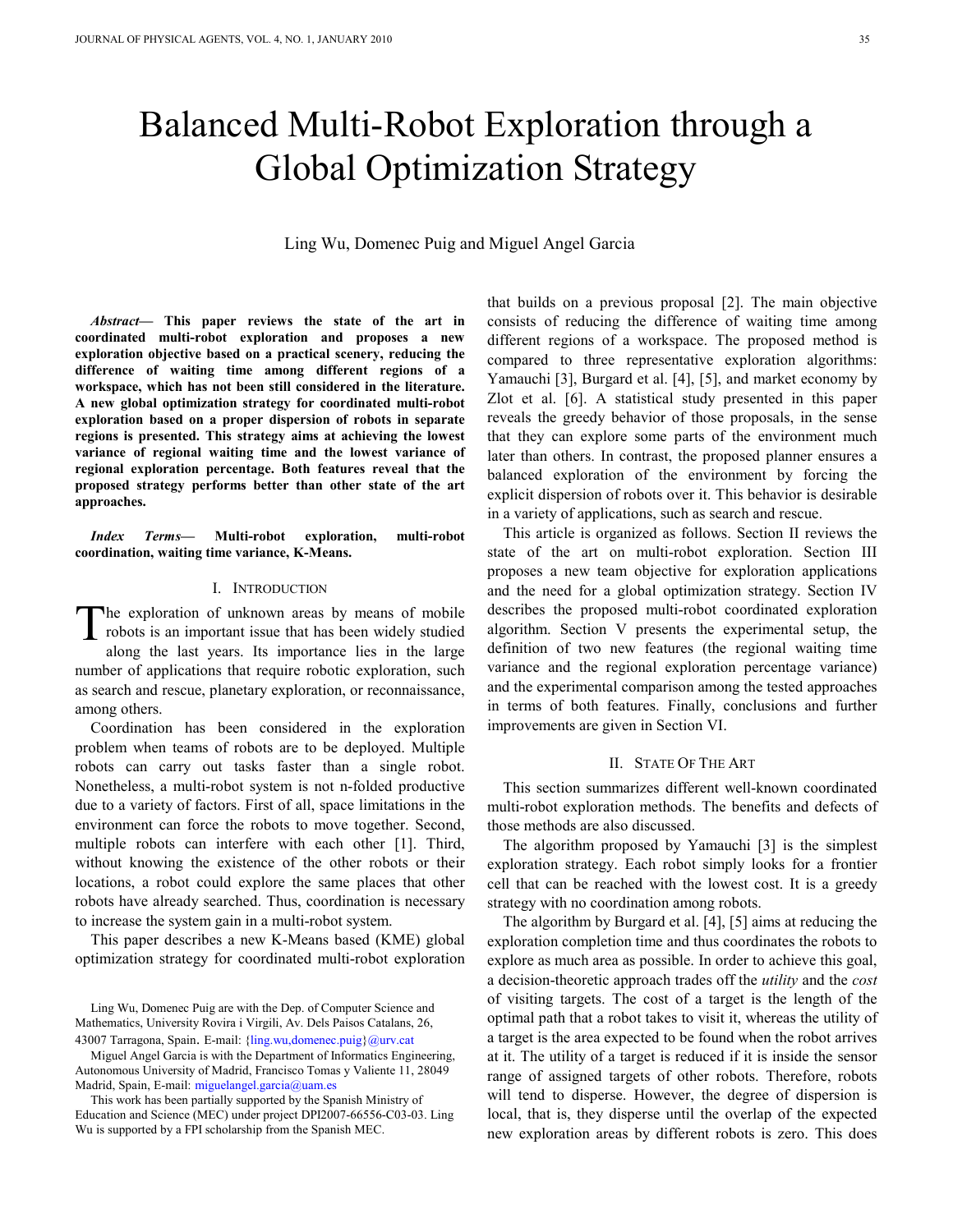

Fig. 1. Example of the greedy behavior of [6]. Four robots (marked with X) start exploring from the bottom right corner (the workspace is a blank area without any obstacles). After quite a number of exploration steps, no robot has arrived at the left part of the workspace. The gray and white areas correspond to unexplored and explored free space respectively.

not guarantee dispersion over the whole workspace. Therefore, robots behave similarly to those of Yamauchi's method [3]. The method does not apply any optimization algorithm to organize the assignment of targets to robots.

The algorithm by Fox et al. [7] deals at the same time with exploration and mapping with multiple robots that do not know their relative positions. The positions of frontiers and hypothetical positions of other robots are considered as targets. The definition of cost and utility for frontiers is similar to [4], [5]. It organizes the robot-target assignment by an optimization scheme, which maximizes the total benefit in each decision step. However, it does not force the dispersion of robots. Therefore, robots can go to different targets that are close to each other. The behavior of robots is similar to [3] as well.

Simmons et al. [8] outperformed [4], [5] in two ways. Firstly, they improved the estimation of the *information gain* that robots are supposed to attain when they arrive at their targets. The *information gain* is the amount of area that a robot is expected to discover at the position of a target, subtracting the overlapped areas expected to be found by other robots. Therefore, it forces robots to disperse as [4], [5]. Secondly, this method proposes the concept of bids. Bids are submitted by individual robots, which calculate them as the expected information gain minus the cost of visiting the goals, similar to the trade-off (benefit) value of [4], [5]. A center agent collects the bids from all robots and assigns the target to the robot which offers the highest bid. This method does not optimize the overall assignment performance.

The approach by Zlot et al. [6], a well-known marketeconomy based method, is a further improvement to [8]. In [8], robots choose targets from frontiers during the exploration process. Those frontiers lie at the border of the free known space. Instead, in [6], each robot selects some targets from the unexplored workspace so that they form a representative subset of the whole set of future unexplored goals. Targets are auctioned by robots (auctioneers) to others robots (bidders) with proposed prices. Bidders calculate their bids as the expected benefit, which is the expected *revenue* (utility) minus the expected cost. If the bid calculated by a bidder is lower

than the proposed price, the bid will not be submitted. If the bids sent by bidders are higher than the proposed price, the auctioneer will choose the bidder with the highest bid. If no bid is submitted for the auctioned job, the auctioneer will keep the job for itself. In short, who offers the highest price for a target will finally win it. If a robot wins the auction of a target, it adds this target to its route list for visiting it in the future.

The auction algorithm is actually an optimization solution to a classical assignment problem in which there are *N* persons and *N* tasks, and each task *j* has a respective benefit value *bi,j* if it is assigned to person *i,* and the objective of the problem is defined as finding out the maximized total benefit of an assignment. Bertsekas [9] showed that his auction algorithm can effectively find an optimal solution that maximizes the total benefit. Therefore, the market economy based algorithm is an optimization assignment solution for assigning robots to tasks in each decision step. It is similar to the proposal in [7] or any other that applies an optimal solution for maximizing the total benefit for *N* pairs of robot-task assignments.

Although the market economy method has applied the above described optimization of total benefit (*utility* - *cost*), and it has tried to improve the global productivity by considering the future targets, it has three problems. Firstly, the method does not explicitly force the robots to disperse. The optimization is undermined similarly to the case of [7]. Secondly, some robots will obtain more targets since they are closer to them (their costs are lower than those of the robots which are farther away from their goals). Consequently, they are always closer to the farther targets in the same direction since they have arrived before other robots and, therefore, the workload is not balanced among the robots in most of times. Thirdly, targets are auctioned again in future decision steps in order to further improve the decision when robots change their positions. However, targets which previously belong to a robot at earlier steps will probably be acquired by another robot if the latter is currently closer to them. Therefore, this approach will finally behave like the greedy strategy [3], in which robots always choose the closest targets. This will be further explained in section III.

The exploration algorithm based on K-Means clustering proposed in [2] has overcome the greedy characteristic of the previous strategies by sending robots to different regions of the workspace. Unknown cells of an occupancy grid are clustered into as many disjoint regions as available robots by applying the K-Means clustering algorithm, with *K* being the number of robots. Each robot is then assigned to its closest region according to the Euclidean distance from the robot to the region's centroid. Each robot is assigned the frontier cell with the lowest cost, which is calculated by summing: (a) the length of the shortest path between the robot and the frontier cell, (b) a penalization of the Euclidean distance from the frontier cell to the centroid of the region assigned to that robot, provided the frontier does not belong to that region, (c) a constant penalization in case the frontier cell is within the sensor range of another frontier cell assigned to a different robot (this guarantees the repulsion between robots). All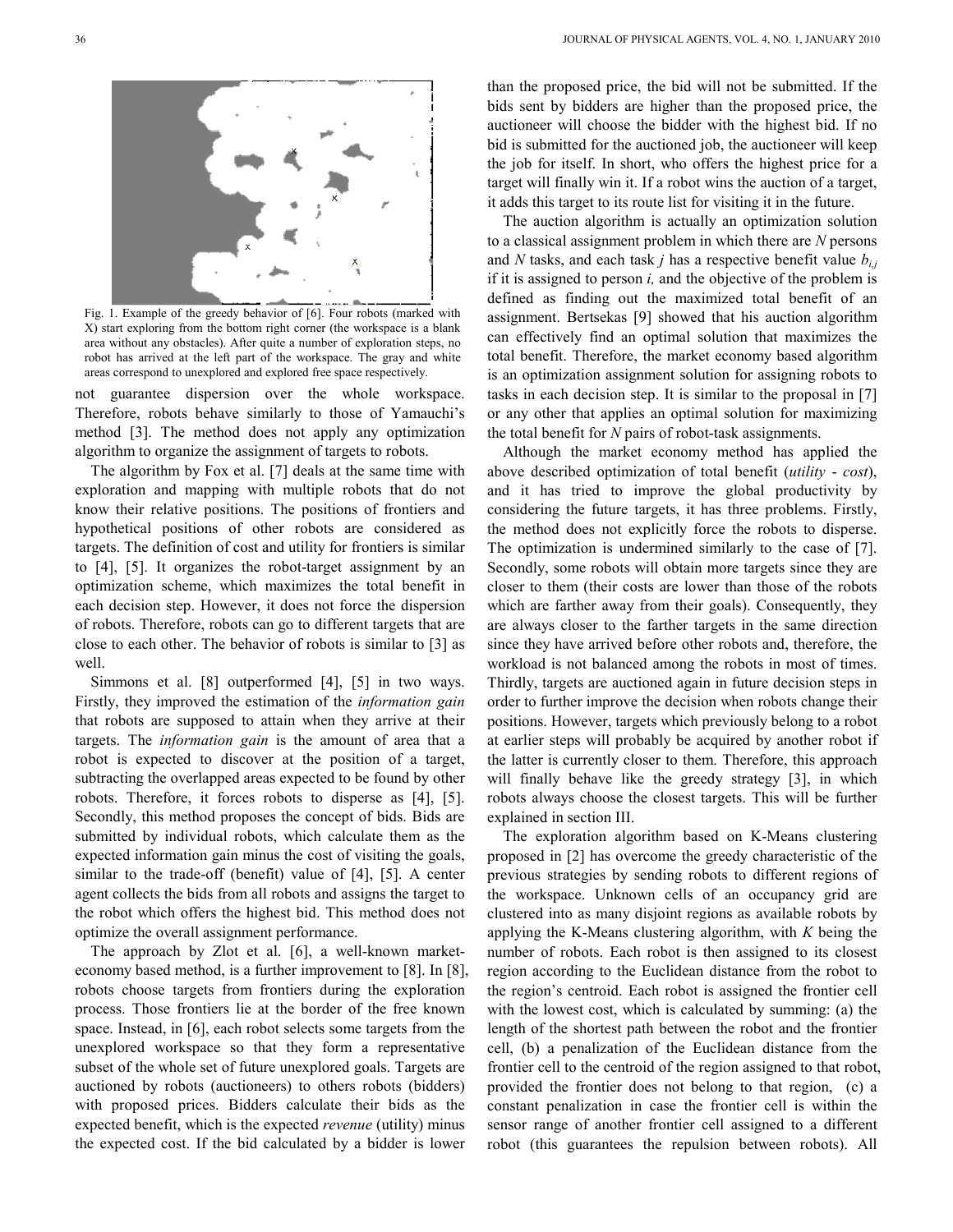robots start moving to their assigned frontier cells until the first robot reaches its destination. At that point, the target assignment will be decided again.

However, experiments show that some flaws undermine the overall exploration efficiency of that algorithm. Firstly, the assignment of robots to regions can be improved by an optimization strategy instead of by assigning robots to regions on a sequential basis. The latter has been found to cause a longer total sum of routes traveled by robots. Secondly, the estimation of geometric distances between robots and centroids of regions (used to decide the assignment of robots to regions) is a very coarse estimation of the real distance between robots and regions, and it does not fully exploit the actual path length that may be already known. For example, when a big obstacle has already been found between a robot and a region, the shortest route length from the robot to that region through free space is the actual distance between them. If the distance between robots and regions is more accurately defined, the assignment of robots to regions will be more efficient.

Finally, the penalization of the distance from a frontier to the centroid of a region when a robot does not choose a target frontier beside its own region, may cause the robot strongly favors frontiers beside its own regions. Therefore, it will tend to ignore unexplored cells of the regions assigned to other robots that are on its way to its own region. Moreover, since the process repetitively assigns robots to regions during exploration, a robot usually changes its target according to its assigned new region. When a robot is continuously assigned to different regions and since it favors the frontiers of its own region, it can change its target drastically and move back and forth without exploring new area. Hence, the target selection should be stabilized in order to prevent that undesirable behavior. The algorithm proposed in this paper, which is described in section IV, improves the aforementioned aspects.

#### III. EXPLORATION OBJECTIVE

In exploration problems, it is not possible to know the optimal routes for the robots until the map of the workspace is revealed. Hence, an approach that makes an optimal choice in every decision step does not necessarily lead to a global optimal solution. When an optimal solution is intractable (since the problem is NP-hard), it is interesting to achieve a close to optimal solution. In order to do that, it is necessary to apply a global strategy to drive the exploration process according to a certain objective. A hierarchy of decision planners should be considered: a planner to achieve the global exploration objective and the planners to refine every decision step. We propose to apply three levels of optimization in a coordinated multi-robot exploration algorithm: (a) path planning strategy; (b) task assignment optimization strategy at every decision step; (c) global optimization strategy in order to overcome the greedy behavior caused by the second level optimization strategy.

The path planning strategy is the lowest level optimization

strategy of the exploration algorithm. It decides the path that a robot will follow to arrive at a chosen target. In order to avoid obstacles when robots are traveling, an obstacle-free path should be planned. Furthermore, even if the main objective of the exploration application is not to minimize the total traveling cost of robots, minimizing that cost is still a basic requirement in order to guide robots to travel more efficiently. For example, the approaches presented in Section II, which aimed at minimizing completion time, have applied some kind of optimal route calculation.

Most of the state of the art strategies mainly focus on how to assign tasks to robots. Some of them (such as  $[6]$ , $[7]$ ) applied a second level optimization algorithm. The second level optimization aims at efficiently assigning the robots to the next targets in every decision step. With the information obtained at each moment, although there are uncertainties about the contents of the workspace, the decision maker will try to do its best to assign the targets to the robots in order to minimize the completion time or the total traveling cost. Combinatorial methods can be used in order to make an optimal solution. If the optimal solution cannot be found in polynomial time, a heuristic solution can be used instead.

The highest level optimization aims at compensating the greedy behavior caused by the second level optimization. Without a global view, any optimization algorithm can end up yielding a local optimum. In [3]-[6], each robot tends to move to a target as fast as possible in order to minimize the completion time. Therefore, they all choose the closest targets except that in [3], [4] where dispersion is considered but only at a local level. Robots in the market economy method [6] show similar greedy behavior —exploring some parts of the workspace much later than others (see Fig. 1).

## *A. Minimizing the Waiting Time Variance for Each Region of Workspace*

Based on the above motivation, we propose a new objective function that can be useful for many exploration applications. It consists of minimizing the variance of waiting time of every region in the working space (MINIWTV). Minimizing the waiting time variance (WTV) is an important problem in scheduling [10]. An analogue of this proposition is to minimize the waiting time variance of services in computer networks. When the clients' WTV of network services is minimized, that is, they get all the services after waiting for similar time slices, clients feel that the quality of service (QoS) of the network services is stable and the performance of the network is predictable. In search and rescue applications, if the different regions of the working space can be explored with similar arrival times (minimizing the waiting time variance of different regions), potential victims in a region will not have to wait much longer than those in other regions.

The algorithm proposed in the present paper (KME) aims to achieve the above objective. First, it partitions the unexplored space into as many areas as available robots by applying the technique first introduced in [2]. This partitioning acts as a global optimization strategy. Once the unknown space is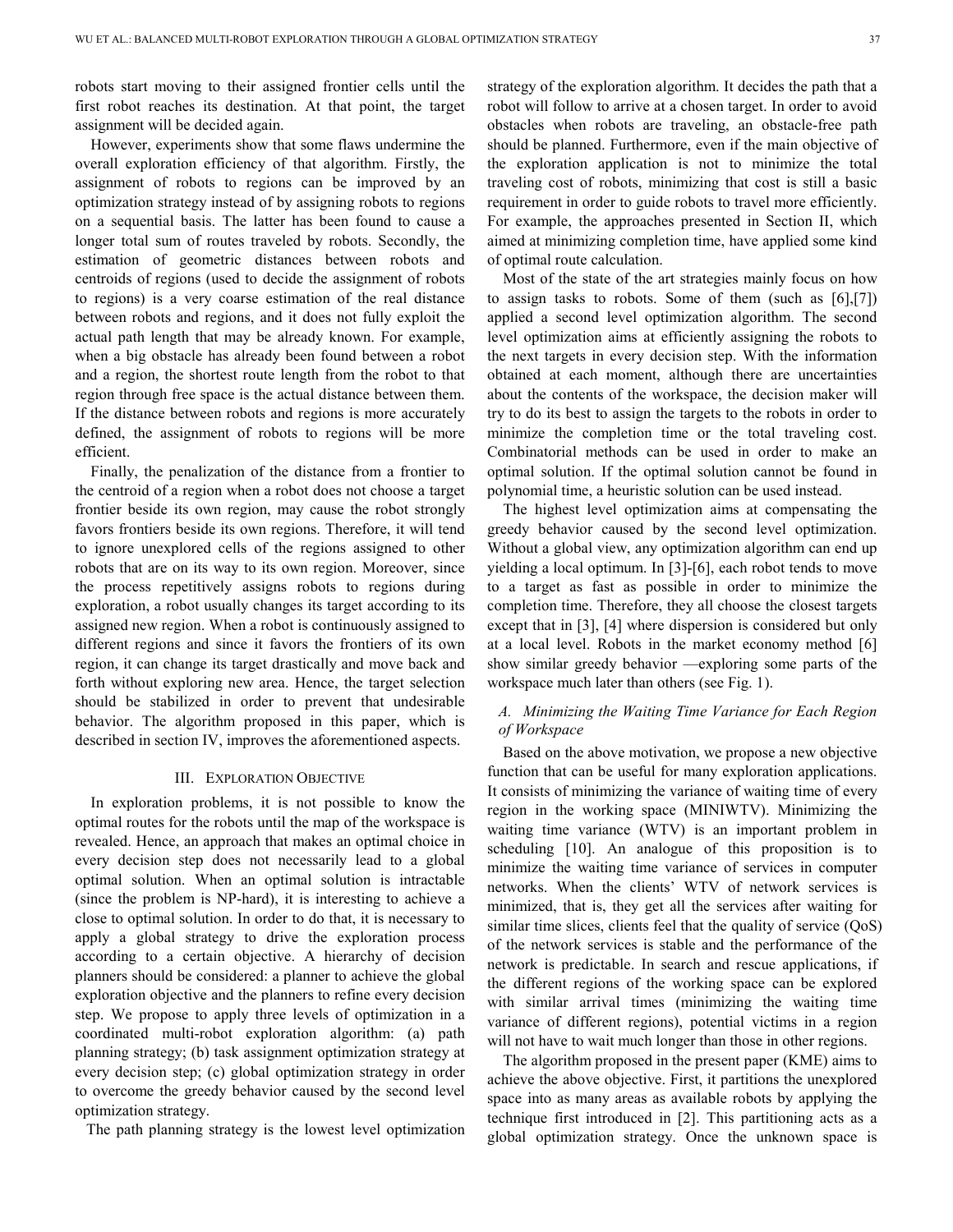divided into regions, each region is assigned to a robot by a Linear Programming (LP) algorithm in order to minimize the total path cost, considering the relative location of robots and regions. Section IV.B describes how to define the distance from a robot to a region. Section IV.C explains how to decide the next target a robot should visit. These processes act as a second level optimization strategy. Hence, the KME method is a globally optimized approach that reduces the waiting time in



Fig. 2. Example of K-Means clustering algorithm used to partition an empty working space in the proposed multi-robot exploration method. A partition of unknown space into eight regions and robots  $(K = 8)$  is shown. Every region is assigned to a single robot. The white area represents space that has already been explored, while the colored regions are the clusters produced by K-Means.

different regions, since robots will disperse to explore different unknown areas partitioned by the K-Means clustering algorithm, avoiding thus the greedy behavior of previous methods, which can partially explore a part of the map long after another.

#### IV. COORDINATED EXPLORATION ALGORITHM BASED ON K-MEANS

The proposed multi-robot coordinated exploration algorithm has several advantageous features comparing to the state of the art approaches. Firstly, robots disperse globally so as to reduce the difference of the waiting times between different regions of the workspace. Secondly, at every moment, the workload distributed to a group of robots is balanced. The applied K-Means clustering divides the exploration tasks into balanced target sets for robots. This favors that different parts of the workspace be explored at a similar speed. Thirdly, exploration is coordinated so as to efficiently reduce the completion time. The optimal assignment of regions to robots is formulated as a Linear Programming (LP) problem and solved by an LP solver [11] so that the total route traveled by the robots is the shortest. This reduces the overall completion time. Furthermore, the dispersion of robots allows them to explore the unknown space in parallel. This also reduces the total route that robots must travel during exploration. When robots are not inside their assigned regions, they will explore the targets that lie on the way to their own regions. When they have arrived at their own regions, the exploration mechanism is similar to that of Burgard et al. [4], [5]. Therefore, it reduces also the completion time of the exploration process. Fourthly, global dispersion and workload balancing are



Fig. 3. Gray represents unexplored space that has been partitioned into regions R1, R2, and R3 (three robots r1, r2 and r3 are considered). White represents free spaces that have already been explored by r1, r2 and r3. R2 is accessible for r2. R3 is accessible for r1, r3. R1 is inaccessible for r1, r2 and r3. R1's contour line has been marked with a dark line. For r3, its accessible contour cells of R3, a circle, are marked with a dark line.

dynamically maintained during exploration. This leads to a proper assignment of robots to regions and targets to robots, increasing in this way the overall efficiency of the exploration.

This section is organized as follows. Section IV.A describes the partitioning method. Section IV.B and IV.C present the strategies for optimizing the robot-region and robot-target assignments. The overall exploration algorithm is summarized in Section IV.D.

## *A. Partition of the Unknown Space through K-Means*

In the proposed algorithm, the unknown workspace is partitioned into as many regions as robots by means of the same K-Means based technique first proposed in [2] (see Fig.2). In particular, all unknown cells in the map's occupancy grid are clustered by applying the well-known K-Means algorithm. The iterative process is described in [2], [12]. Since the unexplored space is partitioned into regions and they will be explored by different robots in parallel, the workload is distributed among robots in a balanced way and the waiting time of each region in the working space is reduced. Thus, for search and rescue applications, victims dispersed over the working space will be found by robots that are in their vicinities more quickly. By working simultaneously in separate parts of a map, robots keep a reasonable dispersion among them. In other solutions that do not apply such a global strategy (e.g., [3]-[6]), the robots may well concentrate in some parts of the workspace, reaching other parts significantly later (see Fig.1).

#### *B. Robot-Region Assignment*

After the unknown space is divided into K regions, the algorithm decides which region is assigned to each robot (see Fig.2 and Fig.3). The proposed algorithm distinguishes between two types of regions and defines the distance for each case. In the first case, when a region is *accessible* (*RA*) for the robot, it can move straight ahead to a free cell which lies at the verge of this region. The route is calculated by a method like the one proposed in [4], [5]. This algorithm will automatically avoid collision with walls and have the shortest cost, which will be referred to as real path cost. The distance from a robot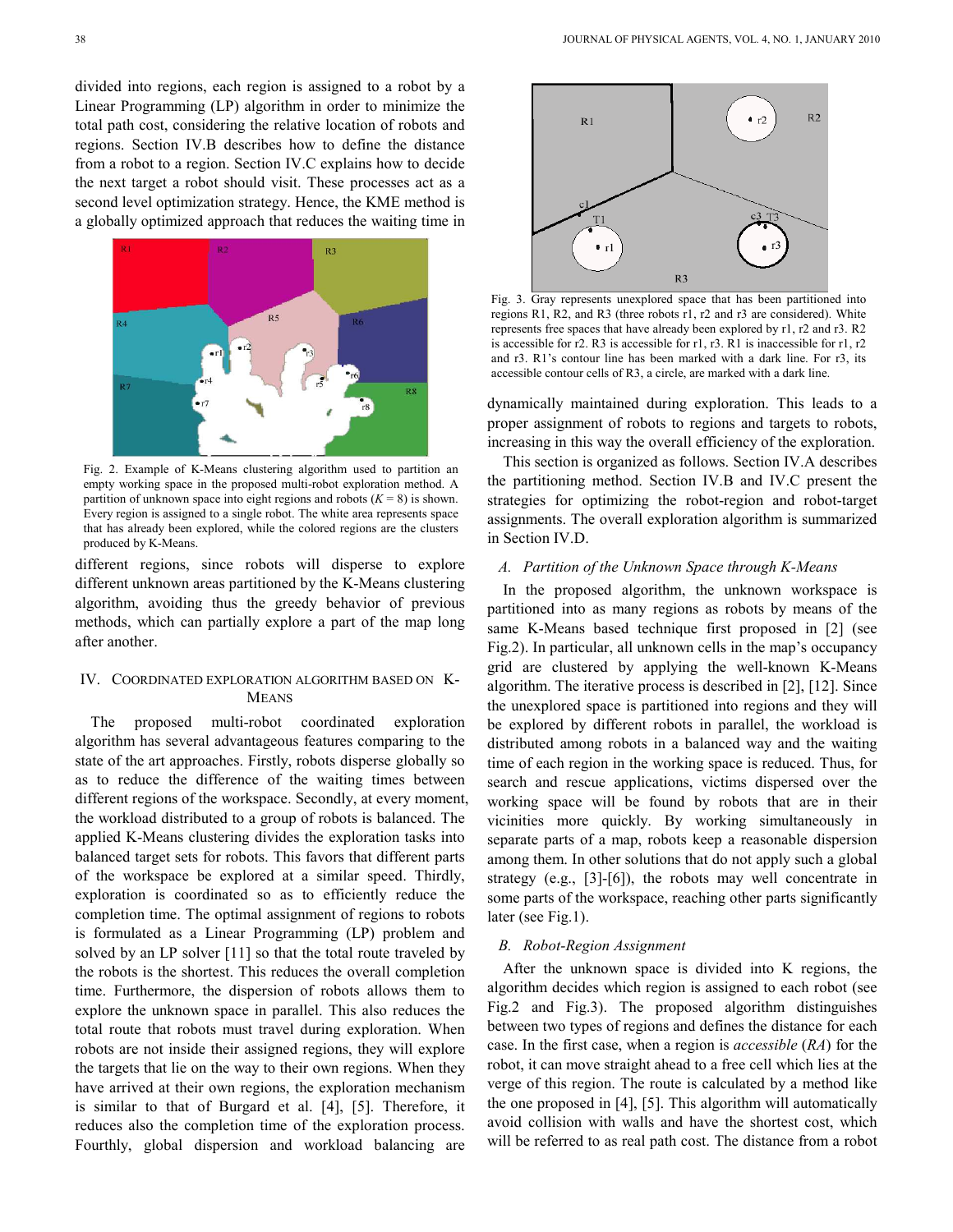to this region is defined according to this cost.

In the second case, if there is no free space lying between a robot and a region, the robot will first explore other unknown regions before reaching its assigned region, therefore, the region is *inaccessible* (*RI*) for it. In Fig. 2, for example, the upper three regions are inaccessible for all robots. The distance from a robot to an inaccessible region is a geometric distance estimated as described next.

First of all we define the distance between a robot *r* and a contour cell *c* of a region *R*. A contour line is the set of unexplored cells that lie on the edge of  $R$ . A frontier cell  $f$  is an explored free cell that lies beside a contour line. Robots can go to a frontier cell and use their sensors to explore a new area. If a contour cell *c* has free neighboring frontier cells *F<sup>c</sup>* such that *r* can go directly to *c* through free space, then *c* is accessible for *r*. If *R* has accessible contour cells for *r*, *R* is accessible for *r* (note that even if a contour cell is beside free space, but *r* is not in that space, *R* is still not accessible for *r*). The distance between *r* and an accessible contour cell *ca* of *RA* is defined as  $d(r, c<sub>a</sub>)$ , the shortest distance from *r* to all possible frontier cells adjacent to *c*.

$$
d(r, c_a) = \min\{\delta(r, f)|f \in F_c\} \qquad c_a \in RA \tag{1}
$$

where  $\delta(r, f)$  is the real path cost from *r* to a cell within  $F_c$ , when *c* is accessible for *r*.

When a contour cell is in an inaccessible region *R* for *r* (it is denoted as *ci*), since *r* can not arrive at it immediately, an estimation of distance is defined as the geometric distance between *r* and *c*. If there is an obstacle on the direct line connecting  $r$  and  $c_i$ , the distance is penalized with the diagonal length of the map, *l*. The distance from *r* to a contour cell *c<sup>i</sup>* of *RI* is defined as:

$$
d(r, c_i) = g(r, c) + \rho \qquad c_i \in RI \tag{2}
$$

The penalizing value  $\rho$  will give priority to the contour cells that do not have an obstacle blocking the direct line between the robot and them. Thus,  $\rho$  is 0 if there is no obstacle between *r* and *c*, otherwise, it is equal to *l*.

Finally, the distance between *r* and *R* is calculated as:

$$
d(r,R) = \min_{c} \{d(r,c)\} \quad c \equiv c_a \quad or \quad c \equiv c_i \tag{3}
$$

Having defined the distance from a robot to a region, it is possible to determine the closest region to a robot. In some cases, two or more robots are closer to the same region than to other regions. If there were no control on the assignment of regions, all these robots could end up exploring the same region. Therefore, it is necessary to design an optimal solution to assign robots to regions fairly. In this proposal, the assignment between robots and regions is formulated as a Linear Programming (LP) problem. An LP solver [11] is applied to obtain an optimal solution.

If there are *N* robots, the optimization objective consists of finding out an *N*-tuple of robot and region pairs  $((r_1, R_1), (r_2, R_2), \ldots, (r_n, R_n))$  such that the total sum of robot to region distances is minimized. *R´<sup>i</sup>* represents the region that is assigned to *ri*.

Let  $a_{ij} = 1$  denote that region  $R_j$  is assigned to  $r_i$ , and

 $a_{ij} = 0$  that  $R_j$  is not assigned to  $r_i (i, j = 1, ..., N)$ . The problem is defined as finding a set of  $a_i$  ( $i, j = 1, ..., N$ ) subject to:

$$
\sum_{i=1}^{N} a_{ij} = 1, \qquad \sum_{j=1}^{N} a_{ij} = 1 \qquad i, j = 1,.., N \tag{4}
$$

that minimize the sum of distances between robots and regions:

$$
\sum_{j=1}^{N} \sum_{i=1}^{N} a_{ij} d(r_i, R_j)
$$
 (5)

This optimal assignment ensures that the total sum of path lengths of robots moving to their assigned regions is minimized. In the case of Fig.3,  $r_1$ ,  $r_2$  and  $r_3$  are assigned to  $R_1$ ,  $R_2$  and  $R_3$ . The assignment of regions to robots is adjusted during the exploration so as to minimize the costs of driving the robots in order to explore their corresponding regions. This optimization algorithm is iteratively applied since the relative positions between robots and regions keep changing as new areas of the workspace are being discovered.

#### *C. Robot-Target Pair Assignment*

Having decided the assignment of a robot to every region, this section describes to which frontier cell each robot should travel. If the robot's region is accessible for it, it will go to a frontier cell that is beside the closest contour cell of its own region. If a robot's region is not accessible for it, since it will have to travel through the regions of other robots, it is necessary to decide which frontier the robot should visit first.

To reduce the large number of frontiers in the exploration map, a set of *M* frontiers is selected, *FM*, such that each frontier in *FM* stays away from each other at least the sensor range. Each robot should then choose a frontier from *FM* different from the frontiers chosen by the other robots.

Let  $R_{r_i}$  be the optimal region assigned to robot  $r_i$  according to the scheme described in Section IV.B, and let  $cc_{r_i}$  be the contour cell of  $R_{r_i}$  closest to  $r_i$ . In the case of Fig. 3,  $c_i$  is  $\int_{r_1}^r$  of  $R_I$  for  $r_I$ ,  $c_3$  is  $\int_{r_3}^r$  of  $R_3$  for  $r_3$ .

The goal of the current assignment is to evaluate all the candidate frontiers from  $FM$  for every robot  $r_i$  and find the best target for it. Denote each candidate frontier as  $f_i$  ( $j = 1$ , *2, ..., M*), and the target frontier for  $r_i$  as  $T_i$ .

Since the robots whose regions are inaccessible for them need to reach their regions as soon as possible, they have priority to choose their targets first. For those whose regions are inaccessible, equation (6) evaluates the distance between a robot ri and each frontier of *FM*,  $d(r_i, f_j)$ . Its value is determined if  $f_i$  is accessible for  $r_i$  from the robot's position. Otherwise, it is infinite.

$$
d(r_i, f_j) = \begin{cases} \delta(r_i, f_j) + \rho(f_j, c c_i) & \text{if } f_j \text{ is accessible} \text{ for } r_i \text{ (6)} \\ \infty & \text{otherwise} \end{cases}
$$

where  $\rho(f_j, cc_{r_i}) = g(f_j, cc_{r_i}) + \rho_1(f_j, cc_{r_i}) + \rho_2(f_j)$ 

In  $(6)$ ,  $\delta$  denotes the real path cost. Since it is possible that the space between a candidate frontier  $f_i$  and a robot's closest contour cell  $cc_{r_i}$  is unexplored (in Fig.3,  $T_I$  is a frontier cell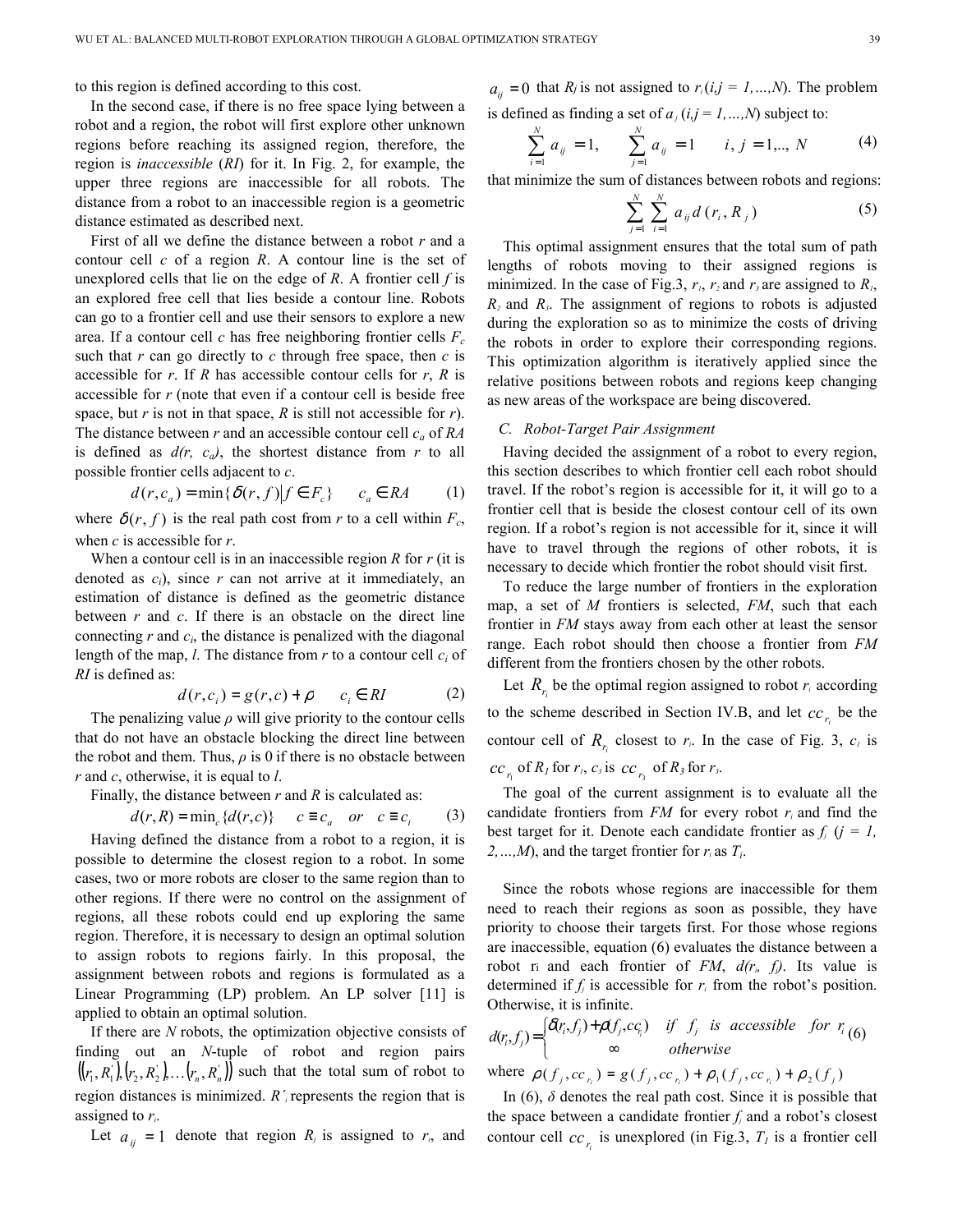and between  $T_I$  and  $c_I$  there is unexplored space), the geometric distance *g* is used. Functions  $\rho_1$  and  $\rho_2$  add penalty values to the distance  $d(r_i, f_j)$  when  $f_j$  is not favorable for  $r_i$ .

If there is an obstacle along the line from  $f_j$  to  $cc_{r_i}$ ,  $\rho_1 = l$ , otherwise  $\rho_1 = 0$ . If *f*<sub>i</sub> has been chosen as a target by another robot,  $\rho_2 = v$ , otherwise  $\rho_2 = 0$ .

Constant  $\nu$  is a positive value. Adding it will force robots not to choose the same frontiers as the ones which have already been chosen by other robots. Constant *l* is the same diagonal length mentioned in Section IV.B.

The penalty values distinguish the frontiers from each other. If there are two frontiers  $(f_1, f_2)$  which are close to each other, and there are obstacles lying on the lines from a robot's closest contour cell  $cc_{r_i}$  to  $f_1$  and  $f_2$ , they will both get a penalty value *l*, such that the one with the smallest distance will win. If there is another  $f_3$  which does not have an obstacle lying on the line from it to  $cc_{r_i}$ , it will win both  $f_1$  and  $f_2$ .

The above evaluation process starts with the first robot *r<sup>i</sup>* (robots are ordered from  $r_1$ , to  $r_N$ ) whose own region is inaccessible. For each robot, the frontier whose distance to the robot is the smallest will be chosen as the target  $T_i$  for it. For instance, in Fig.3,  $T_1$  and  $T_3$  are assigned to  $r_1$  and  $r_3$ respectively.

$$
T_i = \arg\min_j (d(r_i, f_j))
$$
\n(7)

In the next step, equations  $(6)-(7)$  are used again for finding the target frontier for robots whose regions are accessible. There is no much difference between the selection process for robots whose regions are accessible and inaccessible, since  $g(f_i, cc_{r_i})$  will make a robot tend to choose the frontier which belongs to its own region and close to the closest contour cells of its own region. Therefore, any robot *r<sup>i</sup>* whose own region is accessible will probably go to the frontier beside  $cc_{r_i}$ . Only in the case that there is a frontier lying on the way to  $cc_{r_i}$ , the

robot will visit it.

## *D. Exploration Algorithm*

The proposed exploration approach is described below:

- 1: Initialize exploration map, real path map, and K-means label map.
- 2: **While** there are unexplored cells **do**
- 3: **If** iteration step is lower than 2, **then** initialize centroids of K-Means randomly from the workspace
- 4: Search for frontiers beside unknown regions, extract a set of *FM* from the frontiers.
- 5: Calculate the real path distance from robots to all free cells and store them in robots' real path map
- 6: Call K-Means to partition the unknown cells and frontier cells and label these cells by the region identifiers in K-means label map
- 7: Calculate one distance between robots and regions
- 8: Call LP-solver to assign robots to regions
- 9: For robots whose regions are inaccessible, calculate the distance from each robot to each frontier, find the smallest distance and assign the correspondent frontier to the robot

10: For robots whose regions are accessible, calculate the distance from each robot to each frontier, find the lowest distance and assign the correspondent frontier to the robot

11: Robots move to their targets until one robot arrives at its target

12: Robots sensor the environment and update the exploration map 13: **end while** 

## V. EXPERIMENTS

The multi-robot exploration algorithm proposed in this paper and three alternative approaches representative of the state-of-the-art (Yamauchi [3], Burgard et al. [4], [5], Zlot et al. [6]) have been extensively tested in simulation. Sections V.A to V.C describe the experimental setup, the concepts of regional waiting time and waiting time variance, and the experimental results.

#### *A. Experimental Setup*

The types of workspace on which the experiments have been carried out are illustrated in Fig.4. The four algorithms are run on all three maps with two starting schemes for the robots: (a) all robots start from the same location, (b) robots start from random locations (see Fig. 5(left)(middle)). Two to eight robots have been tested in order to find out the influence of the number of robots on the performance of the algorithms when the workspace is divided into different number of regions. For every combination of robots, maps and starting schemes, 15 set-ups of runs have been performed. When robots start together, they do it from one of the 15 locations shown in Fig. 5(right). When robots start with the separate scheme, the robots' initial positions are randomly chosen from those 15 locations.



Fig. 4. Three types of workspace (maps): (left) blank map (middle) unstructured map (right) cityblock map.

An experimental configuration includes the combination of a number of robots between 2 and 8, a map out of three, a starting scheme out of two and a starting location out of 15. Hence, the four tested exploration algorithms have been compared over 630 different configurations (3 maps x 2 starting schemes x 7 applied numbers of robots x 15 runs).

The objective of the experiments is to find out how the four exploration approaches behave with respect to the criteria of waiting time variance and exploration percentage variance. The two criteria are defined in the next subsection.

## *B. Waiting Time Variance and Exploration Percentage Variance*

When a robot arrives at a cell at step *t* and explores its surrounding area with its sensor, suppose cell *p* is explored, no matter if it is found free or occupied. The *waiting time stamp* (*w*) of *p* is set to *t*. At the end of the exploration, each cell is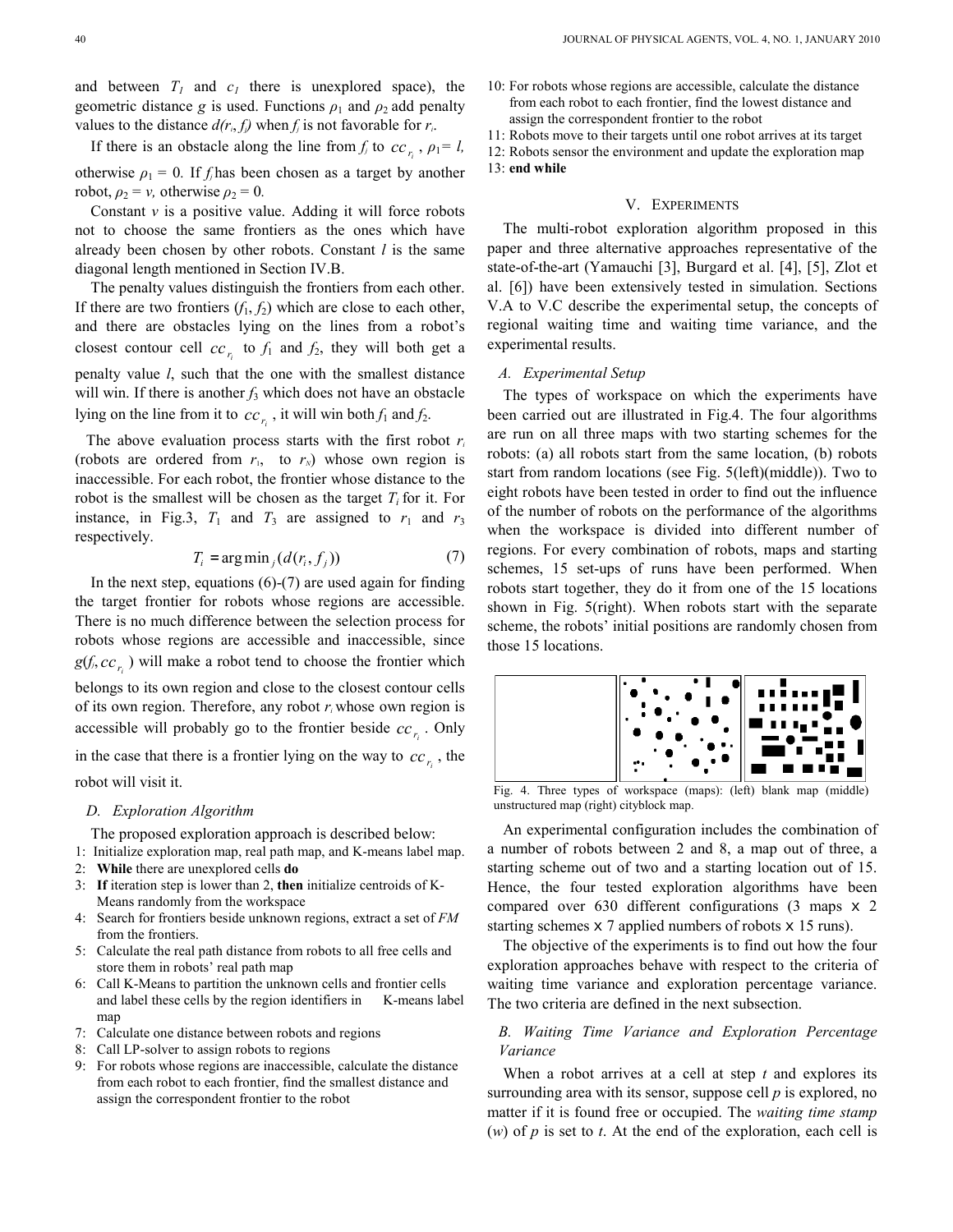marked with a definite *w*. At each step *t*, some cells have already been explored (known cells), whereas the other cells have not (unknown cells). *w* is recorded for every known cell. For every unknown cell, the *estimated waiting time stamp* (*w*´) is calculated as  $(w' = e + t)$ , where *e* is the number of estimated steps from a closest robot to the unknown cell (the distance divided by the cell size).

Let *R* be a region of the workspace that contains *n* known



Fig. 5. Starting schemes: (left) robots start together, (middle) robots start from random separate places. Gray represents cells that are unknown for robots. White represents cells that have been explored by the robots' sensors and have been found to belong to the free space. (right) 15 set-ups of the robots' starting positions.

cells and *m* unknown cells. The regional waiting time  $w_R$  of that region at time *t* is defined as:

$$
w_R = \left(\sum_{i=1}^n w_i + \sum_{j=1}^m w'_j\right) / (m+n) \tag{8}
$$

Without loss of generality, the maps are divided into 2, 4, 8, 16, 32, 64 equal-sized regions and the program calculates  $w<sub>R</sub>$ for each region. The variance of regional waiting time of *N* regions is simply defined as:

$$
WTV = \sigma^2(W_{R_i}), \quad i=1,...,N
$$
 (9)

The lower the WTV is, the more balanced the waiting time of regions is. When the exploration process terminates, every cell of the workspace is known and has a waiting time *w* value. The final average waiting time for a region *R* with *n* cells becomes:  $awt_R = (1/n)\sum^n w_i$ 

The final WTV becomes the variance of the variance 
$$
\frac{d}{dx}
$$
.

of average waiting times of all regions:

$$
WTV_{final} = \sigma^2(awt_{R_i}), i=1,...,N
$$
 (10)

The exploration percentage of a region (*EP*) at each time step is simply how much percentage has been explored in that region. The variance of *EP* of all regions (*EPV*) gives an explicit measure of the concurrency in exploring the different parts of the workspace.

#### *C. Experimental Results*

Fig. 6 shows the mean WTV of eight regions for 15 runs on the unstructured map and the together scheme considering the four tested exploration approaches. YMC, Burgard, Zlot and KME represent Yamauchi [3], Burgard et al. [4], [5], Zlot et al. [6] and the proposed algorithm respectively. The four approaches have been compared under the same configurations. The WTV curves show that the more robots, the lower the WTVs of all approaches. When more than two robots are utilized, KME has the lowest WTV during the exploration, meaning that it explores the different regions with more similar regional waiting times. In addition, *WTVfinal* of



Fig. 6. Curves (mean of 15 runs) of WTV of eight regions and exploration scheme "unstructured map / robots start together". Subfigures from left to right respectively show the curves for 2, 4, 6, and 8 robots.

regions (the value where each curve terminates) with KME is also the smallest except for the two-robot case, which means that the *awt* of different regions are the most similar with KME.

The figures for the same experiments with the workspaces being divided into two, four, sixteen, thirty-two and sixty-four regions are not shown in the paper for space limitations and can be found in the following link (http://deim.urv.cat/~rivi/KMEfigures.html)

From the comparison of WTVs for different divisions of regions, it can be noticed that with the same number of robots (2, 4, 6 and 8 robots), as long as the number of regions is not much bigger than the number of robots, KME always leads to the lowest waiting time variance of all the regions. Hence, the waiting time of all regions is more equalized than with the other three approaches. The same trend can be found in the six combinations of maps and starting schemes.

Fig. 7 shows the results for the unstructured map workspace, and 2, 4, 6, and 8 robots starting from separate locations. The WTV curves of all techniques with the separate scheme are lower than the ones with the together scheme. This is reasonable as when robots are initially separate, they naturally disperse. Thus, the regional waiting time among regions is more equalized. With the separate scheme, KME is again superior to the other methods.

In the figures discussed above, each curve represents the average of the 15 runs. In order to show that a curve obtained by averaging the WTV curves of 15 runs is general enough to observe the general trend, 100 experiments have been carried out under the same conditions. In each of the 100 runs, the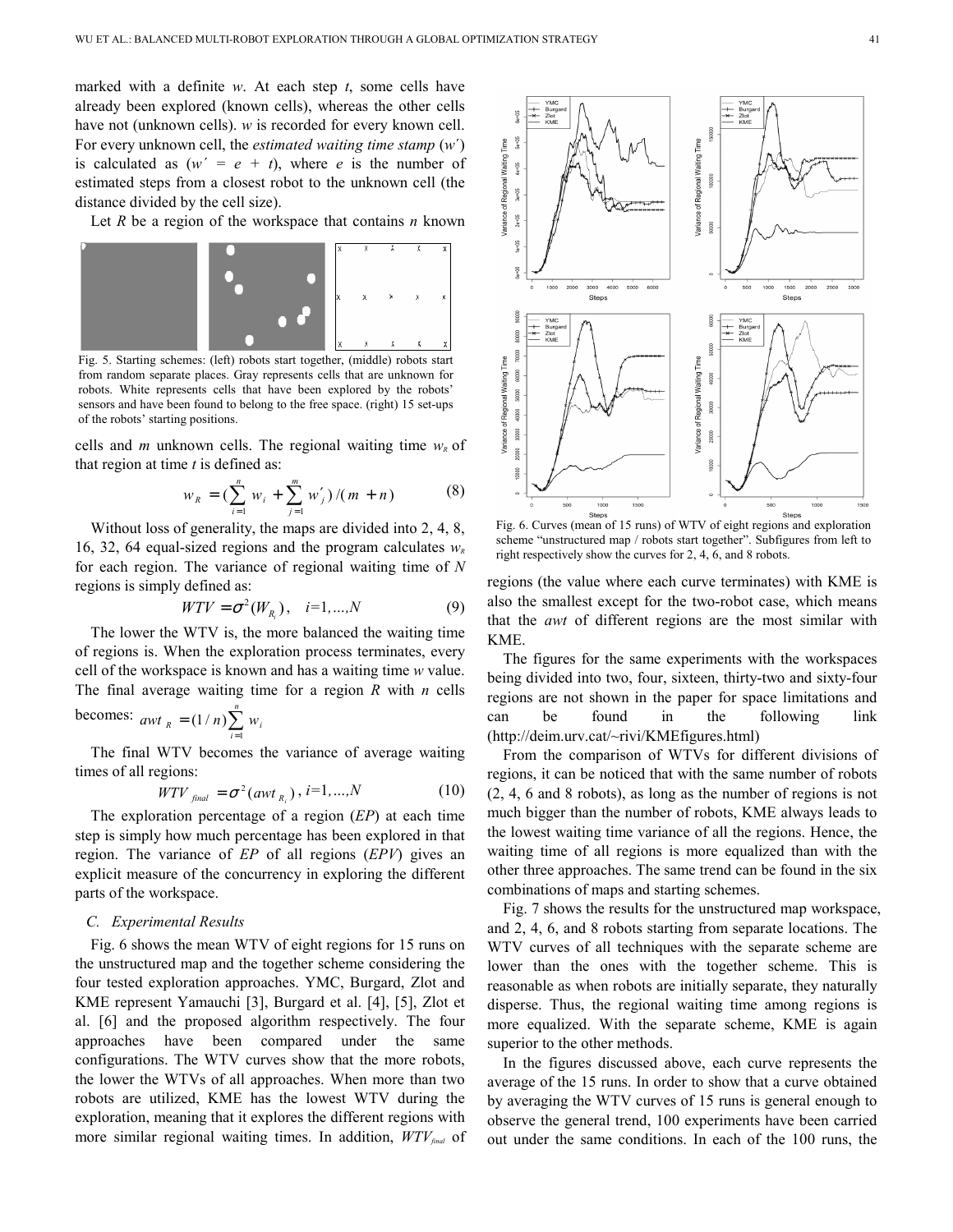robots start from a random location. The mean of WTV curves for 1, 5, 10, 15, 20, 30, 50 and 100 runs with the workspace divided into 16 regions have been drawn (see the aforementioned link). They show the same trend as the above figures. KME still has the lowest WTV in those experiments. The curves become smoother when the number of runs increases. The only exception is the Zlot's method, which



Fig. 7. Curves (mean of 15 runs) of WTV of eight regions and exploration scheme "unstructured map / robots start separately". Subfigures from left to right respectively show the curves for 2, 4, 6, and 8 robots.

grows beyond the Yamauchi's method when more than 30 runs are averaged.

Fig. 8 shows the experiments with respect to EPV with 2, 4, 6, and 8 robots exploring the unstructured map with the robots starting from different locations. The four approaches have been compared with respect to the exploration percentage of eight regions under the same conditions (same map, starting scheme and starting locations). Each subfigure illustrates the mean of EPV of 15 runs during the exploration. Notice that with 2, 4, 6, and 8 robots, the eight regions are explored at a similar speed with KME, whereas even with more than 2 robots, the EPV curves of the other three methods show a big difference of exploration percentage between two regions (see more results in http://deim.urv.cat/~rivi/KMEfigures.html).

Notice that no matter the number of regions, KME is the approach that explores the different regions with the most equalized speed. When the workspace is divided into 2*<sup>n</sup>* regions, if the number of robots is lower than *n*, KME gradually behaves similarly to the other methods with respect to EPV. Hence, when the number of robots is bigger than *n* and the number of regions is not too high compared to the number of robots, KME still performs better than the other methods.

On the other hand, Zlot's algorithm behaves like [3]-[5]



Fig. 8: Curves (mean of 15 runs) of EPV for eight regions and exploration scheme "unstructured map / robots start separately". Subfigures from left to right respectively show the curves for 2, 4, 6, and 8 robots.

with respect to the WTV and EPV. It is clear to see from the descriptions of the methods [3]-[5] that the robots do not disperse or disperse in just a local level. The results presented here show that the Zlot's algorithm does not force robots to disperse into the whole workspace more than the other algorithms [3]-[5]. Although it applies an optimization method for task assignment, its solution is not superior to [3]-[5] with respect to the waiting time variance.

#### VI. CONCLUSIONS

A new algorithm (KME) for multi-robot exploration has been presented in this paper. The proposed algorithm leads to the lowest variance of average waiting time of regions when compared to the state of the art approaches tested in this work, that is, different regions are explored with the most similar average waiting time, this being an important benefit when an application requires a balanced exploration of different regions of the workspace with a number of robots inferior to that number of regions. This behavior is desirable for many exploration applications, such as search and rescue.

#### **REFERENCES**

- [1] M. Mataric, "Minimizing complexity in controlling a mobile robot population", *Proc. of the IEEE Int. Conf. on Robotics and Automation (ICRA)*, vol. 1, 1992, pp. 830-835.
- [2] A. Solanas, M. A. Garcia, "Coordinated multi-robot exploration through unsupervised clustering of unknown space", *Proc. Int. Conf. on Intelligent Robots and Systems*, vol.1, 2004, pp. 717-721.
- [3] B. Yamauchi, "Frontier-based exploration using multiple robots", *Proc. of Int. Conf. on Autonomous Agents*, 1998, pp. 47-53.